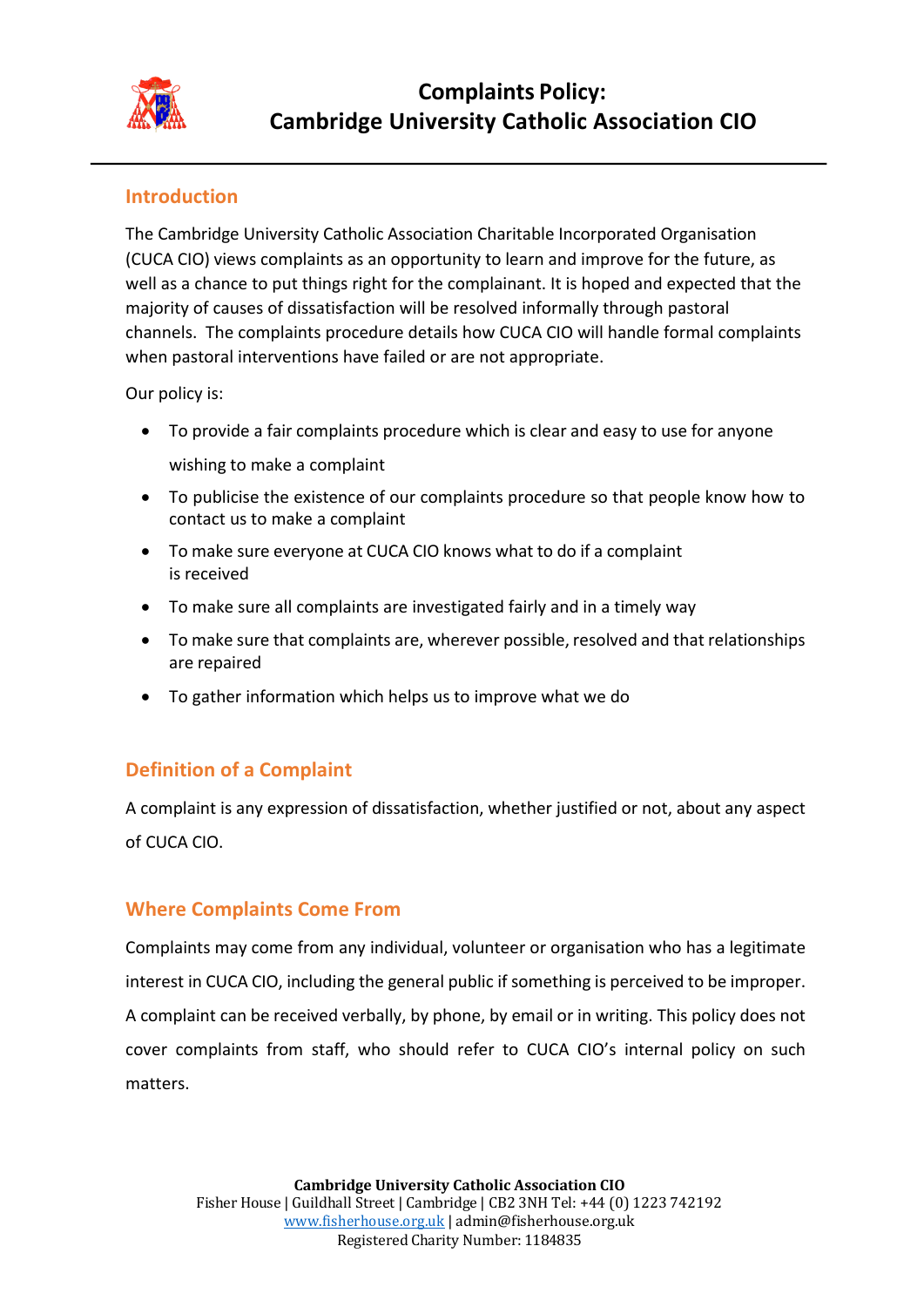

# **Complaints Policy: Cambridge University Catholic Association CIO**

## **Confidentiality**

All complaint information will be handled sensitively, telling only those who need to know and following any relevant data protection requirements.

### **Responsibility**

Overall responsibility for this policy and its implementation lies with the Council of CUCA CIO (the Council).

#### **Review**

This policy is reviewed regularly and updated as required.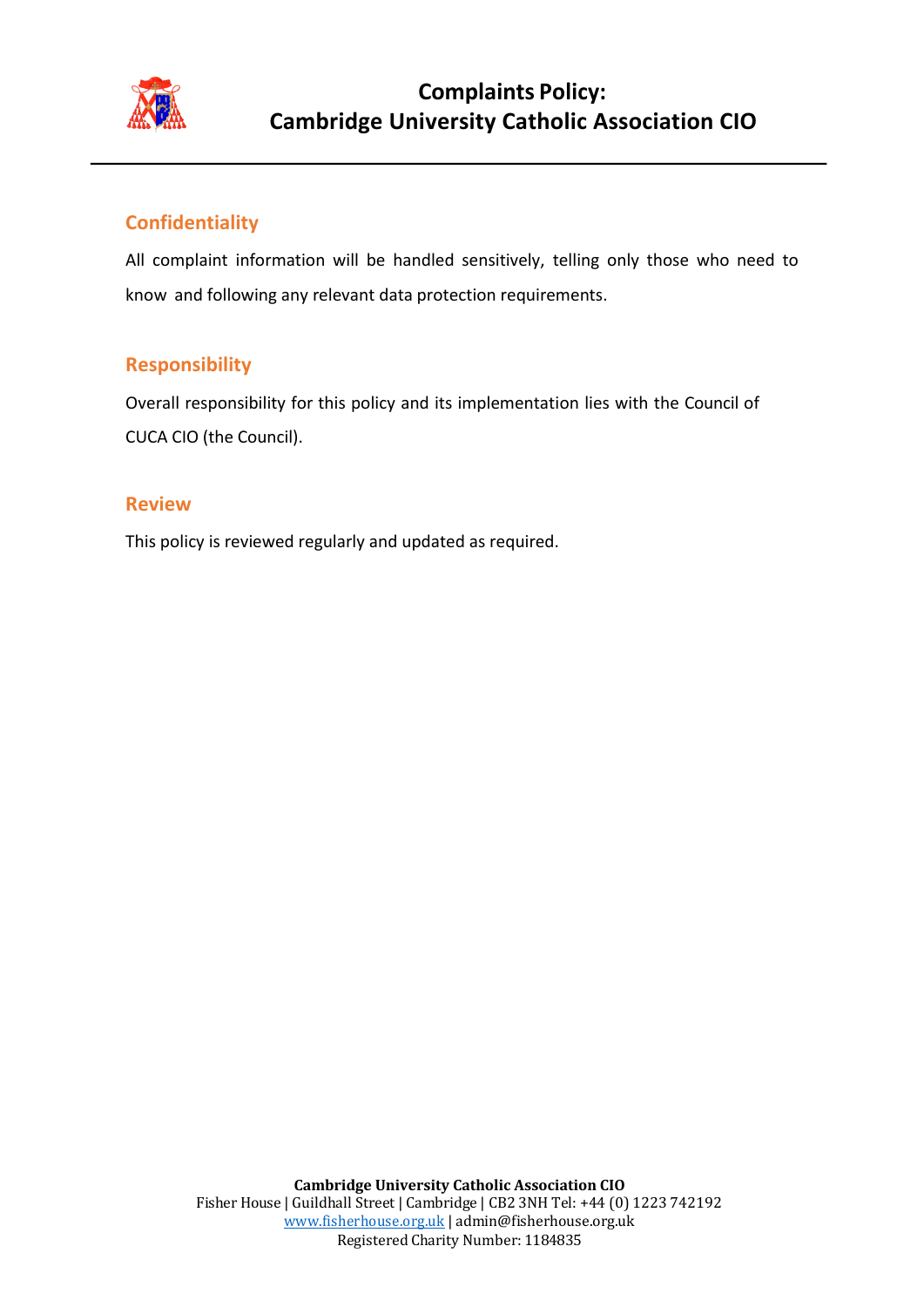

# **Complaints Procedure of CUCA CIO**

#### **Publicised Contact Details for Complaints:**

Written complaints may be sent to CUCA CIO Treasurer, Fisher House, Guildhall Street, Cambridge, CB2 3NH or by e-mail at cuca\_treasurer@fisherhouse.org.uk cc'ing admin@fisherhouse.org.uk. Verbal complaints may be made by phone to +44 (0)1223 742192 or in person to any Trustee of CUCA CIO (see www.fisherhouse.org.uk).

## **Receiving Complaints**

Complaints may arrive through channels publicised for that purpose or through any other contact details or opportunities the complainant may have. Complaints received by telephone or in person need to be recorded in the following manner.

The person who receives a phone or in person complaint should:

- Write down the facts of the complaint
- Take the complainant's name, address and telephone number
- Note down the relationship of the complainant to CUCA CIO, e.g. donor, volunteer, sponsor
- Tell the complainant that we have a complaints procedure
- Tell the complainant what will happen next and how long it will take
- Where appropriate, ask the complainant to send a written account by post or by email so that the complaint is recorded in the complainant's own words

### **Resolving Complaints**

#### **Stage One**

In many cases, a complaint is best resolved by the person responsible for the issue being complained about. If the complaint has been received by that person, they may be able to resolve it swiftly and should do so if possible and appropriate. Whether or not the complaint has been resolved, the complaint information should be passed to the CUCA CIO President or, in the President's absence, to another member of the Council (and references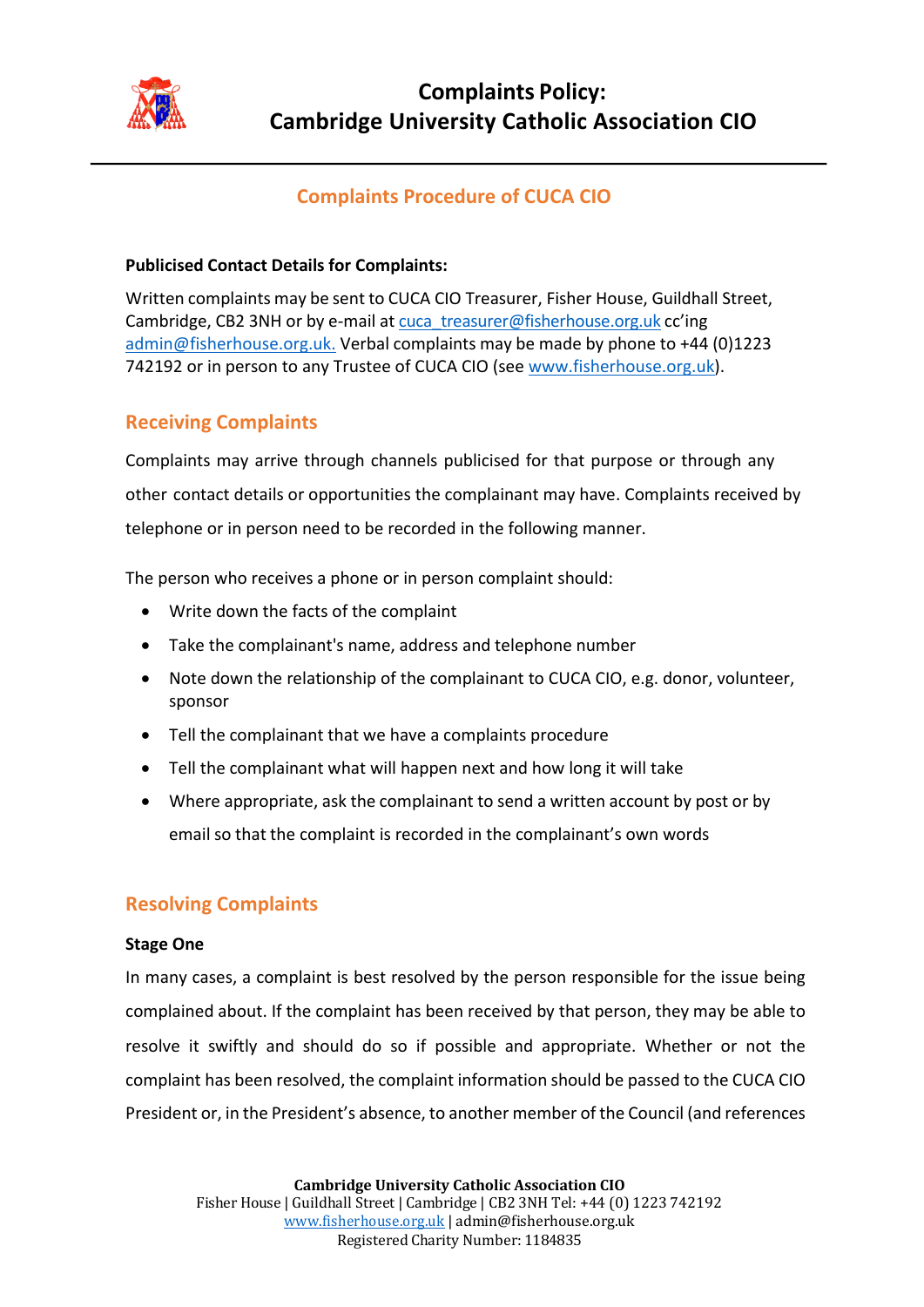

to the CUCA CIO President in this context shall include such other member of the Council) within five business days.

On receiving the complaint, the CUCA CIO President records it in the complaints Logbook. If it has not already been resolved, the CUCA CIO President delegates an appropriate person to investigate it and to take appropriate action. If the complaint relates to a specific person, they should be informed and given a fair opportunity to respond.

Complaints should be acknowledged by the person handling the complaint within five working days. The acknowledgement should say who is dealing with the complaint and when the person complaining can expect a reply. A copy of this complaints procedure should be attached. Ideally complainants should receive a definitive reply within a month. If this is not possible because, for example, an investigation has not been fully completed, a progress report should be sent with an indication of when a full reply will be given.

Whether the complaint is justified or not, the reply to the complainant should describe the action taken to investigate the complaint, the conclusions from the investigation, and any action taken as a result of the complaint.

On receipt of the complaint, or subsequently, the CUCA CIO President may determine that the complaint should be addressed to another body or person. This may include, but is not limited to:

- Concerns related to the Safeguarding of children or vulnerable adults, which should be raised with the Safeguarding Administrator of the Diocese of East Anglia, currently:
	- **Rebecca Bretherton**: Telephone 07483 237712; Email easafeguarding@gmail.com.
- Allegations of serious criminal misconduct, which should be referred to the police.
- Issues involving members of the University which are more appropriately addressed through a College or University procedure.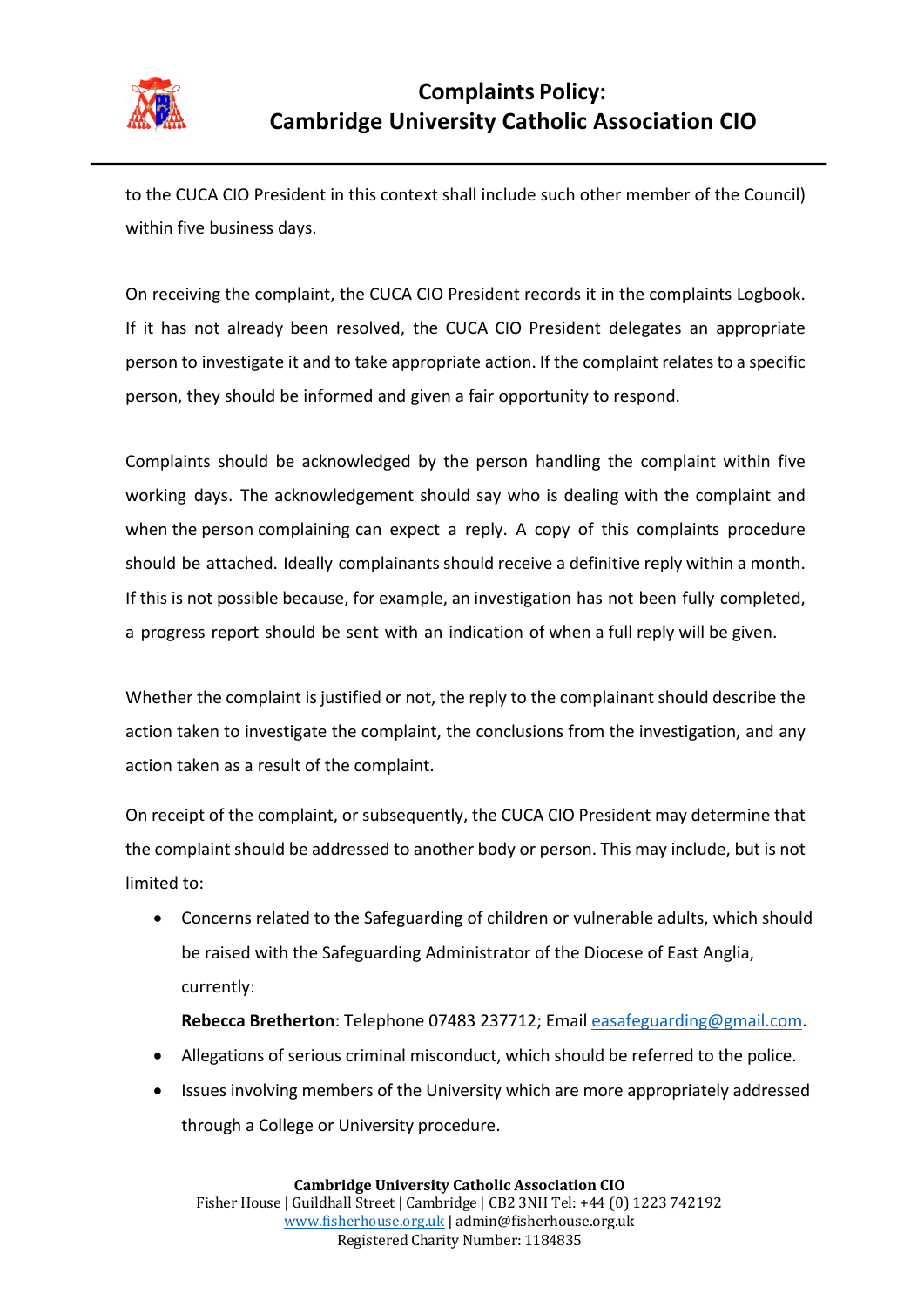

# **Complaints Policy: Cambridge University Catholic Association CIO**

In this circumstance the CUCA CIO President will reply to the complainant, explaining the reasons for their decision to decline to investigate or to postpone investigation pending the outcome of investigations by another body or person.

Once it is completed, the CUCA CIO President will record in the complaints Logbook the outcome of the Stage One process.

#### **Stage Two**

If the complainant feels that the problem has not been satisfactorily resolved at Stage One, they can request that the complaint is reviewed at the Council. The request for Councillevel review should be acknowledged within five working days of receiving it. The acknowledgement should say who will deal with the case and when the complainant can expect a reply.

The Council may investigate the facts of the case themselves or delegate a suitably senior person to do so. This may involve reviewing the paperwork of the case, speaking to the complainant and speaking with the person who dealt with the complaint at Stage One. The person who dealt with the original complaint at Stage One should be kept informed of what is happening but should not otherwise be involved in the handling of the complaint at Stage Two.

If the complaint relates to a specific person, they should be informed and given a further opportunity to respond. Ideally complainants should receive a definitive reply within a month. If this is not possible because for example, an investigation has not been fully completed, a progress report should be sent with an indication of when a full reply will be given. Whether the complaint is upheld or not, the reply to the complainant should describe the action taken to investigate the complaint, the conclusions from the investigation, and any action taken as a result of the complaint. The decision taken at this stage is final, unless the Council decides it is appropriate to seek external assistance with the resolution of the

> **Cambridge University Catholic Association CIO** Fisher House | Guildhall Street | Cambridge | CB2 3NH Tel: +44 (0) 1223 742192 www.fisherhouse.org.uk | admin@fisherhouse.org.uk Registered Charity Number: 1184835